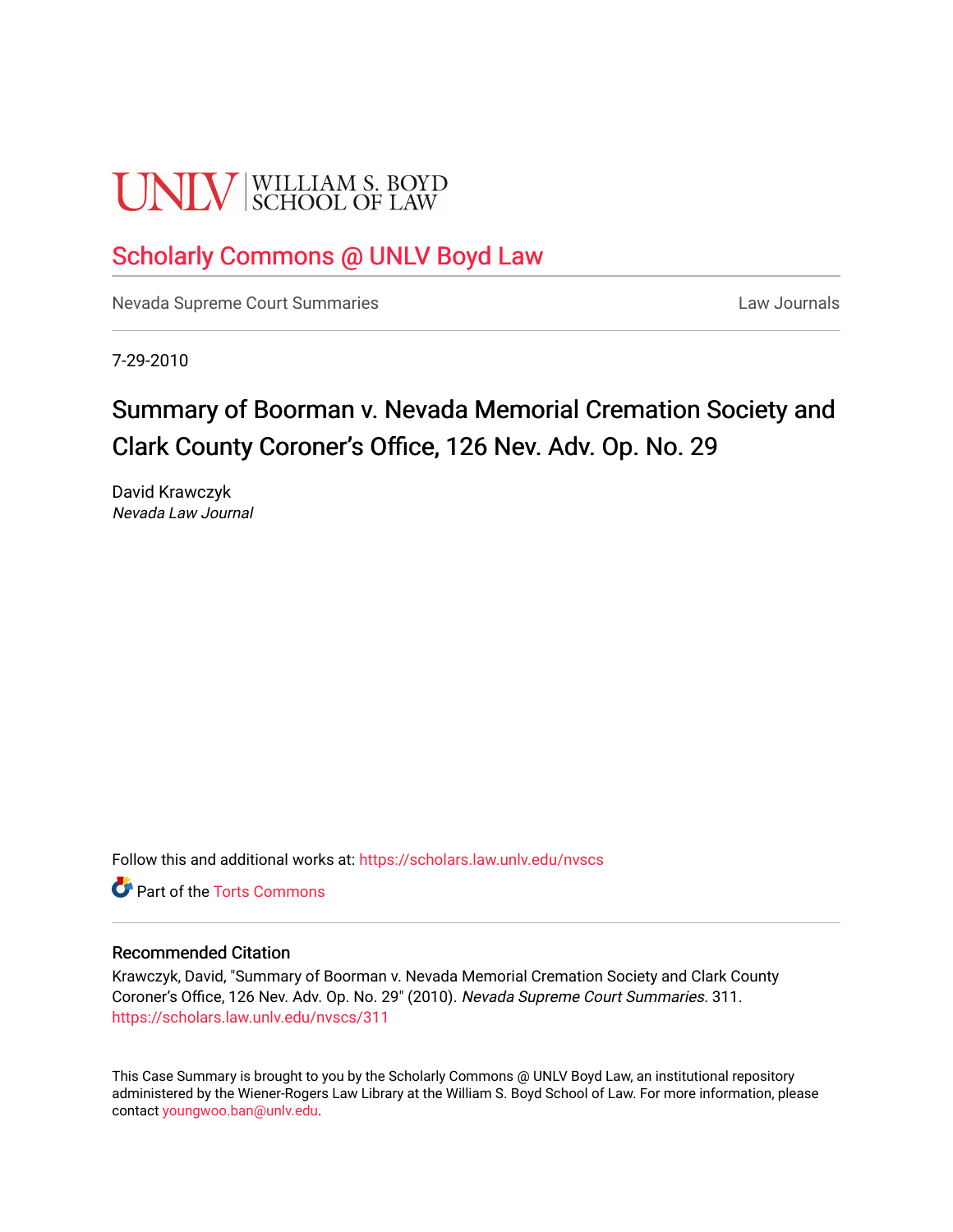# **Boorman v. Nevada Memorial Cremation Society and Clark County Coroner's Office 126 Nev. Adv. Op. No. 29 (July 29, 2010)[1](#page-1-0) TORT LAW**

#### **Summary**

Answers to the following questions concerning causes of action for negligent handling of a deceased person's remains either by a mortuary or the county coroner: 1. What relationship the plaintiff must have to a deceased person to assert a claim for emotional distress related to mishandling of the deceased person's remains; 2. Whether the plaintiff must observe or have a sensory perception of the act causing insult to their loved one's remains; 3. Whether the plaintiff must demonstrate physical impact or serious emotional distress causing physical illness; and 4. Whether a claim for conversion of a deceased human body or parts exists under Nevada law.

#### **Disposition/Outcome**

The Court held: 1. Close family members who are aware that mortuary services are being performed have standing to assert an emotional distress claim against a mortuary related to the mishandling of a deceased person's remains. Moreover, only the person with the right to dispose of the body has standing to assert an emotional distress claim against the county coroner for negligent handling of the deceased person's remains; 2. Persons who assert such claims need not observe or perceive the negligent conduct; 3. Plaintiffs need not demonstrate any physical manifestation of emotional distress; and 4. Nevada does not recognize claims for conversion of deceased human remains or body parts.

#### **Factual and Procedural History**

Denise Boorman asserted claims in United States District Court against Nevada Memorial Cremation Society and the Clark County Coroner's Office for emotional distress, breach of fiduciary duty, and conversion, related to alleged mishandling of her son Richard's body.

Richard Boorman died from excessive consumption of drugs and alcohol while vacationing in Las Vegas. The Clark County Coroner conducted an autopsy, during which Richard's internal organs were removed. Subsequently, Nevada Memorial Cremation Society's mortuary embalmed Richard's body before it was shipped to his native England. Upon its arrival in England, English authorities were unable to locate any of Richard's internal organs and found his body cavity stuffed with rolled cloth.

The United States District Court for the District of Nevada certified ten questions relating to causes of action for negligent handling of a deceased person's remains.<sup>[2](#page-1-1)</sup> The Nevada Supreme Court consolidated the ten questions into three inquiries.

<span id="page-1-0"></span> $1$  By David Krawczyk.

<span id="page-1-1"></span><sup>&</sup>lt;sup>2</sup> The ten questions presented were as follows: 1. What relationship must a plaintiff have to a deceased person to assert a cognizable emotional distress claim related to the alleged mishandling of the deceased person's remains? 2. In asserting such a claim, must the plaintiff demonstrate physical impact or serious emotional distress causing physical injury or illness? 3. In asserting such a claim, must the plaintiff observe or have some sensory perception of the act causing insult to their loved one's remains? 4. Does a county coroner's office owe a duty to the family members of a deceased individual not to lose, misplace, or misappropriate the deceased person's organs such that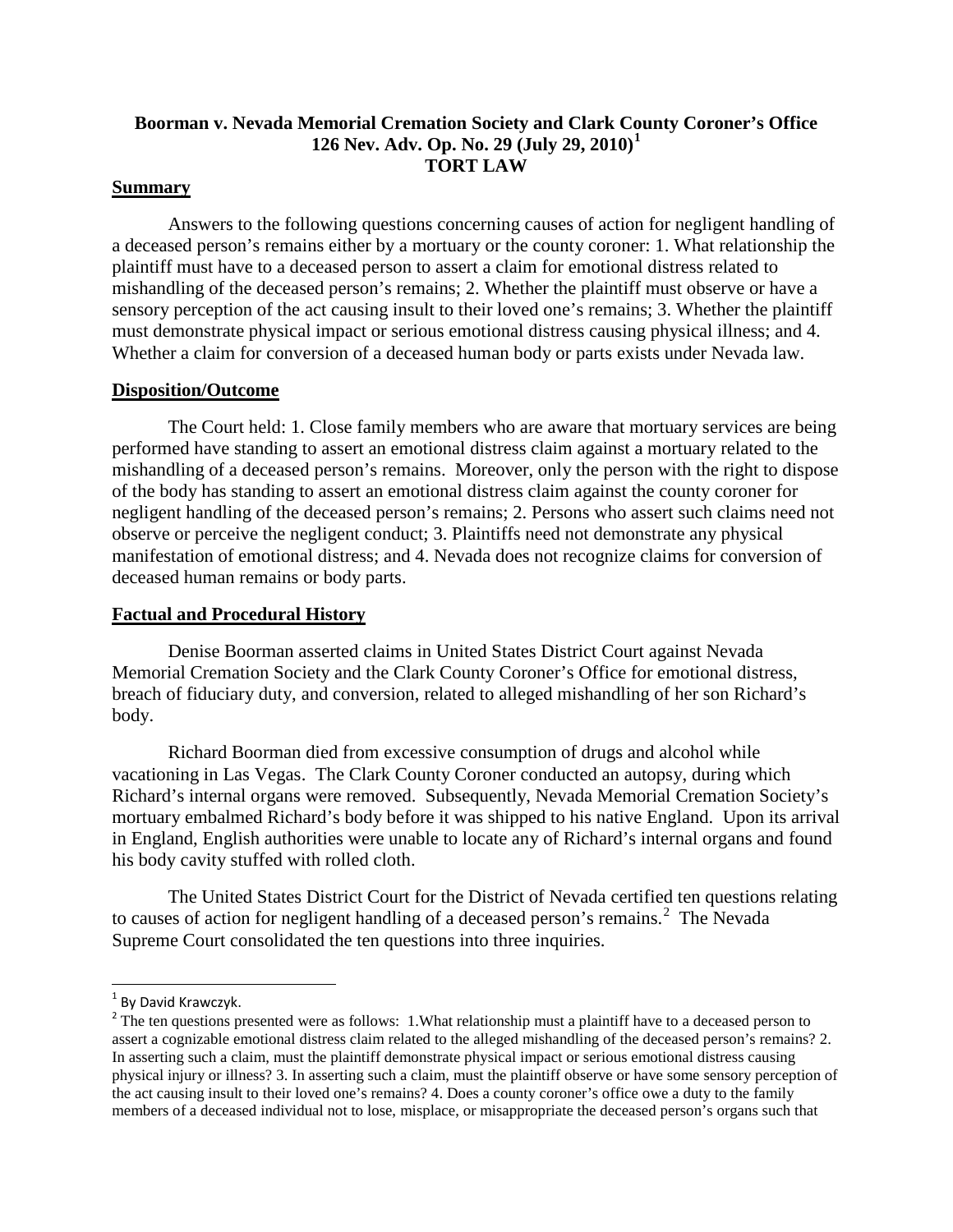#### **Discussion**

First, the Court considered the requirements for bringing an emotional distress claim related to a mortuary's mishandling of a deceased person's remains. Second, the Court considered the requirements for bringing a claim for emotional distress related to a county coroner's mishandling of a deceased person's remains. Third, the Court considered whether a claim for conversion of a deceased human body or its parts is cognizable under Nevada law.

## *Requirements for bringing a claim for emotional distress related to a mortuary's mishandling of a deceased person's remains*

Close family members may bring a cause of action for emotional distress resulting from a mortuary's negliect handling of a deceased person's remains if they are aware of the loved one's death and knew that the mortuary performed services. Adopting the reasoning of *Christensen v.*  Superior Court,<sup>[3](#page-2-0)</sup> the Court concluded that limiting emotional distress claims only to persons who have the statutory right to control disposition of the body could bar family members close to the decedent, who potentially suffer the greatest emotional distress, from bringing cognizable emotional distress claims. Moreover, recognizing that there must be limited parties to which a mortuary is liable, the Court held that a mortuary's duty does not run to all persons potentially affected by the decedent's passing such as close friends and distant relatives.

Plaintiffs who assert claims for emotional distress related to a mortuary's mishandling of a deceased person's remains need not observe or perceive the negligent conduct. The Court observed that requiring a potential plaintiff to observe the negligent conduct would essentially grant immunity to persons who mishandle a deceased person's remains because a mortuary's activities occur mostly behind closed doors.

While plaintiffs asserting claims for emotional distress must allege some emotional disturbance resulting from the defendant's negligent conduct, there is no need to demonstrate any physical manifestation of that emotional distress. Whether a close family member should be able to recover any damages in such an action is a question for the trier of fact.

## *Requirements for bringing a claim for emotional distress related to a county coroner's mishandling of a deceased person's remains*

A county coroner's duty is not as expansive as the duty of a mortuary. Unlike a mortuary, which undertakes a duty to perform funeral services voluntarily, the county coroner is obligated by law to perform its services. The county coroner's duty is to investigate cause of death, a process which may involve removal and dissection of the deceased person's internal organs. While a bereaved may be emotionally upset because the deceased person's remains are

<span id="page-2-0"></span> $3$  Christensen v. Super. Ct., 820 P.2d 181 (Cal. 1991).

 $\overline{\phantom{a}}$ 

the county coroner's office could be liable for emotional distress claims? 5. If the answer to question four is yes, to what class of persons is such a duty owed? 6. Does a county coroner's office owe a fiduciary duty to the family members of a deceased individual not to lose, misplace, or misappropriate the deceased person's organs, or to inform the family members about the whereabouts of such organs? 7. If the answer to question six is yes, to what class of persons is such a duty owed? 8. Does a claim for conversion of a deceased human body or its parts exist under Nevada law? 9. If the answer to question eight is yes, what class of persons may bring such a claim? 10. If the answer to question eight is yes, may such a plaintiff recover emotional distress damages arising out of the conversion of the human remains?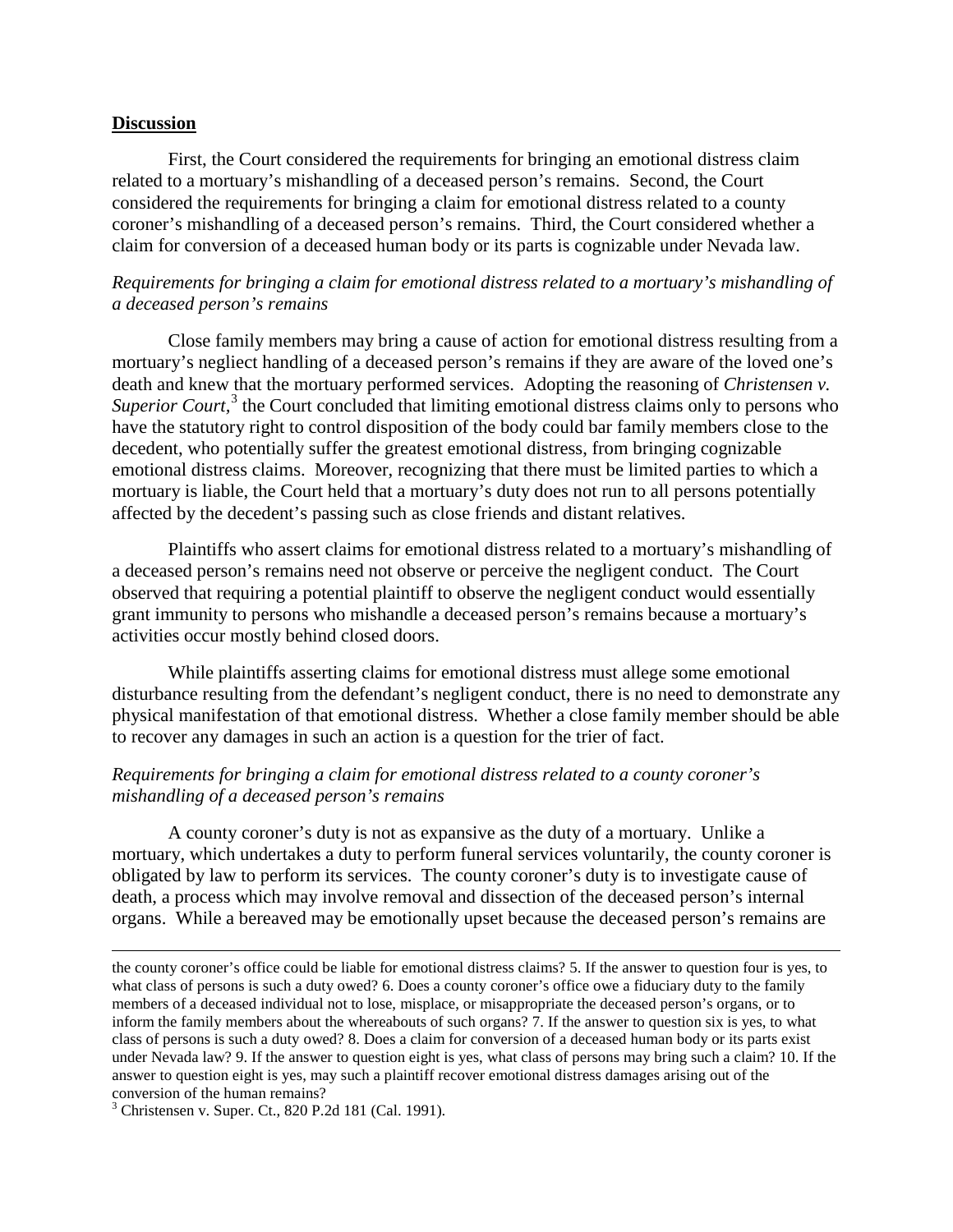not returned with all of its organs, the Court concluded the county coroner cannot be held liable for carrying out the duties of his job.

However, relying on *Morton v. Maricopa County*, [4](#page-3-0) the Court held that a county coroner has a narrow, limited, duty to account for a deceased person's remains and may be held liable for emotional distress to the person with the statutory right to dispose of the body in certain circumstances. The remaining elements required to prevail on an emotional distress claim against a county coroner are the same as those relating to an emotional distress claim against a mortuary. The plaintiff need not either observe or perceive the offending act, or demonstrate any physical manifestation of emotional distress.

#### *Nevada law does not recognize a claim for conversion of a deceased human body or its parts*

Conversion is defined as "a distinct act of dominion wrongfully exerted over another's personal property in denial of , or inconsistent with, his title or rights therein…"[5](#page-3-1) Therefore, the Court's inquiry focused on whether a deceased human body or its parts is "personal property" to support a claim for conversion.

Consistent with a majority of jurisdictions, the Court held that there is no property right in deceased human remains. The Court expressed concern that finding a "personal property" right in a deceased human body may create an incentive for the person with a right to the disposition of the body to sell the deceased person's remains for profit.

#### **Conclusion**

Close family members who are aware both of their loved one's death and that mortuary services are being performed have standing to assert an emotional distress claim against a mortuary related to its mishandling of a deceased person's remains. However, an emotional distress claim against the county coroner for negligent handling of a deceased's remains may only be asserted by the person with the statutory right to dispose of the remains. Persons who assert such claims against either mortuaries or the county coroner need not observe or perceive the negligent conduct. Additionally, plaintiffs need not demonstrate any physical impact or physical manifestation of emotional distress. Nevada law does not recognize any claims for conversion of deceased human remains or body parts.

<span id="page-3-0"></span> $4$  Morton v. Maricopa County, 865 P.2d 808 (Ariz. Ct. App. 1993).

<span id="page-3-1"></span><sup>5</sup> Evans v. Dean Witter Reynolds, Inc., 116 Nev. 598, 606, 5 P.3d 1043, 1048 (2000).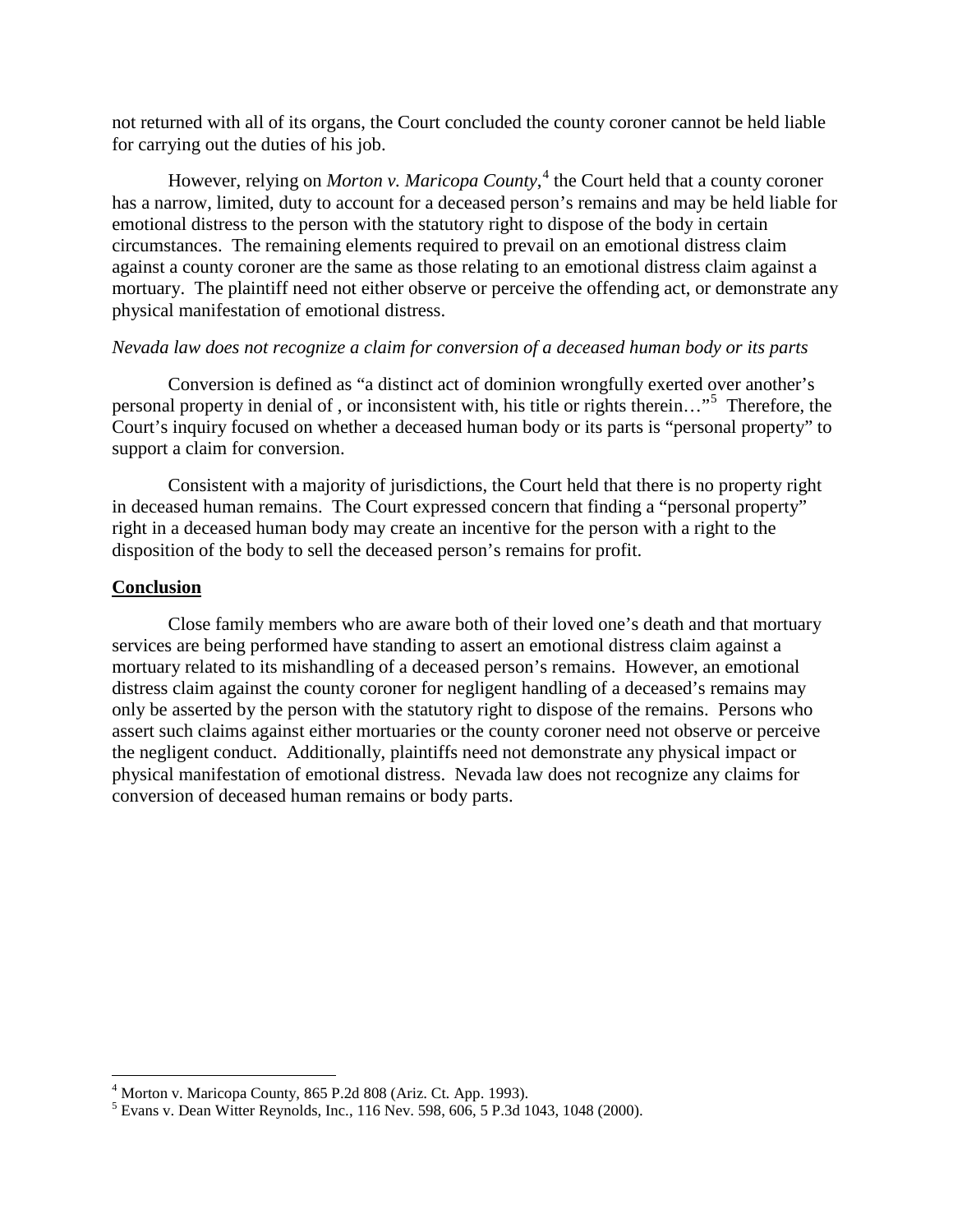Cite as: Boorman v. Nevada Mem'l Cremation Society

126 Nev. Adv. Op. No. 29

July 29, 2010

# IN THE SUPREME COURT OF THE STATE OF NEVADA

No. 52492

DENISE BOORMAN, AN INDIVIDUAL AND AS THE PERSONAL REPRESENTATIVE OF RICHARD LESLIE FRANCIS BOORMAN; BILLY CHRISTIAN BOORMAN, A MINOR; DEAN ALFRED BOORMAN; RITA VAN INGEN; DIANE GOODWIN; AND GEMMA BARKER,

Appellants,

vs.

NEVADA MEMORIAL CREMATION SOCIETY, INC., A NEVADA CORPORATION FORMERLY IDENTIFIED AS NEVADA FUNERAL SERVICE; STEVE ALLEN; CLARK COUNTY; CLARK COUNTY CORONER'S OFFICE; AND MONIQUE BEVERLEY,

Respondents.

 Certified questions under NRAP 5 relating to the alleged negligent handling of a deceased person's remains. United States District Court for the District of Nevada, Philip M. Pro, Judge.

Questions answered.

John S. Rogers, Las Vegas; Capp & Marsh and Jonathan C. Capp, Oceanside, California, for Appellants.

David Roger, District Attorney, and Laura C. Rehfeldt, Deputy District Attorney, Clark County, for Respondents Clark County, Clark County Coroner's Office, and Monique Beverley.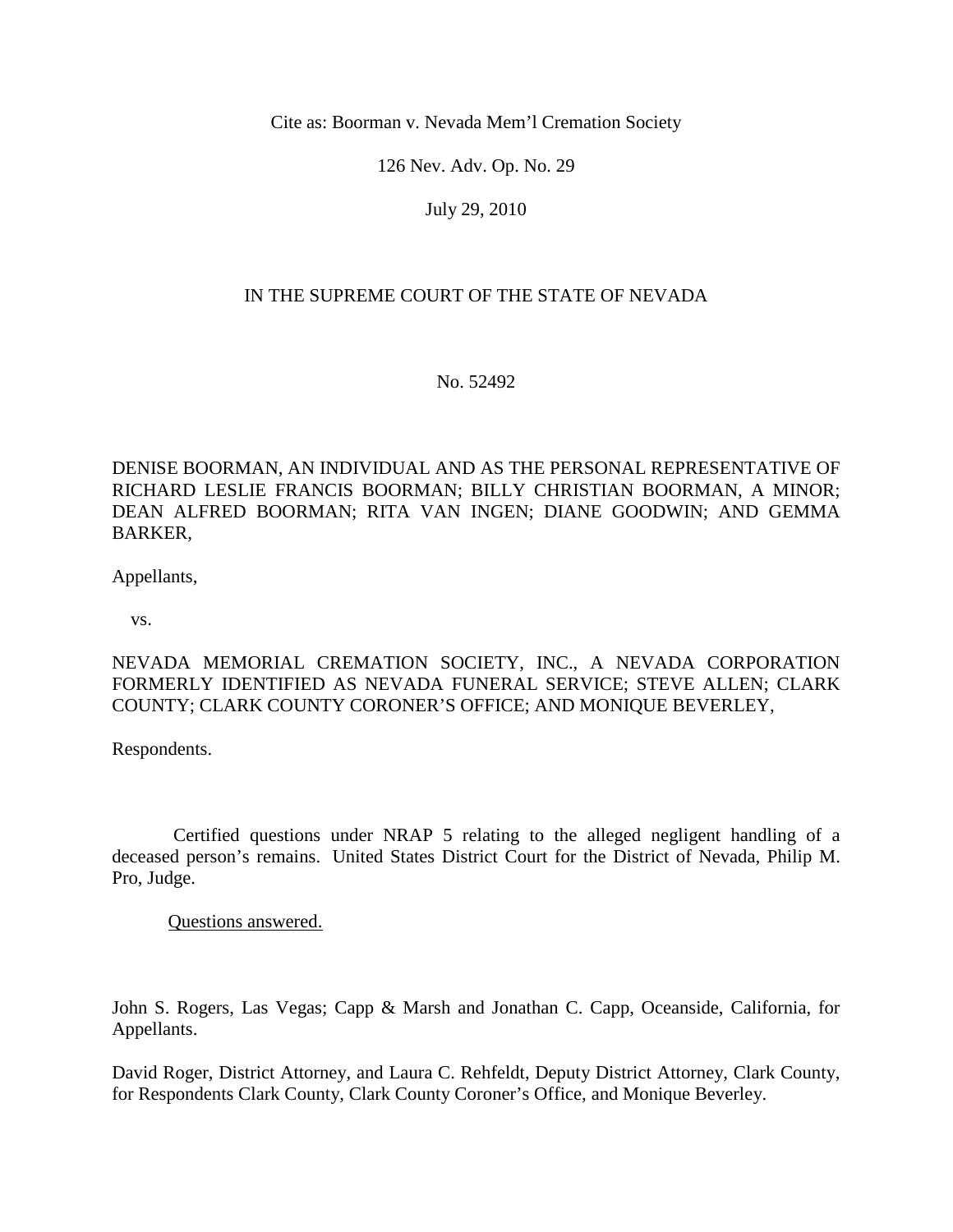Freeman Law Firm and Robert W. Freeman Jr., Henderson, for Respondents Nevada Memorial Cremation Society and Steve Allen.

#### BEFORE THE COURT EN BANC.

#### **OPINION**

#### By the Court, PARRAGUIRRE, C.J.:

 The United States District Court for the District of Nevada certified ten questions relating to causes of action for the alleged negligent handling of a deceased person's remains.[1] The first three questions generally ask us to decide who may assert a cognizable emotional distress claim for the alleged negligent handling of a deceased person's remains and to determine the necessary requirements to assert such a claim, without distinguishing between the defendant actors involved in this action. Because our answer necessarily depends upon identifying the alleged negligent actor, we must re-craft those questions to focus on the two actors involved—a mortuary and the county coroner. As a result of this re-crafting, we do not view it necessary to separately answer the questions relating to a county coroner's duty not to lose, misplace, or misappropriate the deceased person's organs. In our view, the question of whether a county coroner owes duty not to lose, misplace, or misappropriate a deceased person's organs is consumed within the question of whether the county coroner owes a duty not to negligently handle a deceased person's remains.

We therefore rephrase the ten certified questions to focus on three primary inquires.[2] See, e.g., Palmer v. Pioneer Inn Assocs., Ltd., 118 Nev. 943, 945, 59 P.3d 1237, 1238 (2002) (rephrasing certified questions under NRAP 5).

 The first primary inquiry focuses on the mortuary. Specifically, what relationship must a plaintiff have to a deceased person to assert a cognizable emotional distress claim related to the alleged mishandling of the deceased person's remains by a mortuary? Must the plaintiff observe or have some sensory perception of the act causing insult to their loved one's remains? And must the plaintiff demonstrate physical impact or serious emotional distress causing physical injury or illness?

 The second primary inquiry is much like the first but focuses on the county coroner. Specifically, what relationship must a plaintiff have to a deceased person to assert a cognizable emotional distress claim related to the alleged mishandling of the deceased person's remains by a county coroner? Must the plaintiff observe or have some sensory perception of the act causing insult to their loved one's remains? And must the plaintiff demonstrate physical impact or serious emotional distress causing physical injury or illness?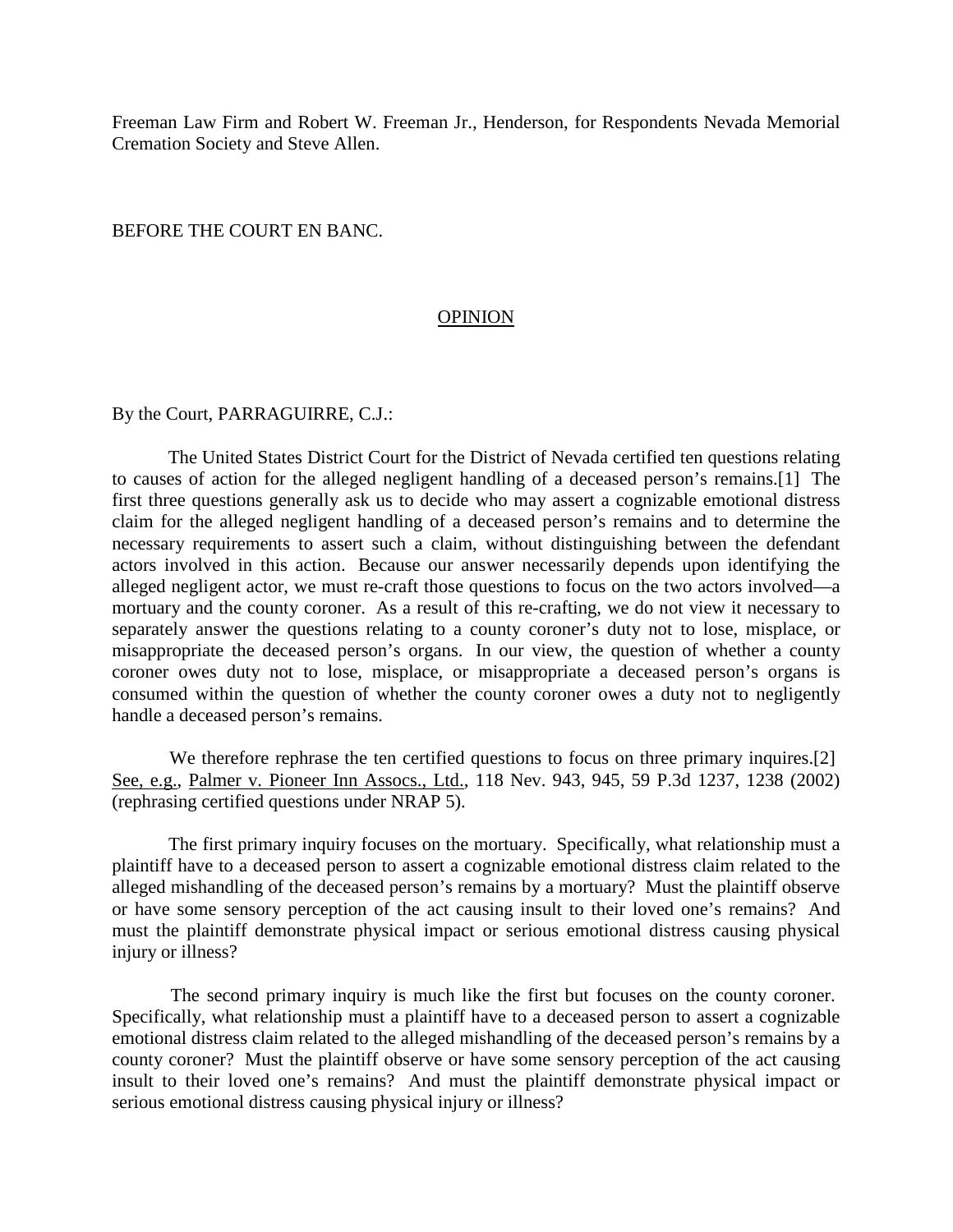The third primary inquiry is whether a claim for conversion of a deceased human body or its parts exist under Nevada law.

 We answer these three questions as follows. First, close family members who were aware of the death of a loved one and to whom mortuary services were being provided may assert an emotional distress claim for the negligent handling of a deceased person's remains against a mortuary. Those persons do not need to observe or have any sensory perception of the offensive conduct, and do not need to present evidence of any physical manifestation of emotional distress. Second, the only person who may assert an emotional distress claim against a county coroner for the negligent handling of a deceased person's remains is the person with the superior right to dispose of the decedent's body. That person does not need to observe or have any sensory perception of the offensive conduct, and does not need to present evidence of any physical manifestation of emotional distress. Third, a claim for conversion of a deceased human body or its parts does not exist under Nevada law.

#### FACTS AND PROCEDURAL HISTORY

 These certified questions arise from a federal district court action brought by appellants Denise Boorman (Richard Boorman's mother) and other family members (collectively, Boorman) against respondents Nevada Memorial Cremation Society (the mortuary), Clark County, and the employees of both entities, for returning Richard Boorman's (Richard) body to England without its internal organs.

 Richard, a 29-year-old from London, England, died from what appeared to be an excessive consumption of alcohol and drugs while he was vacationing in Las Vegas for a bachelor party. Following his death, his body was transported to the Clark County Coroner for an autopsy, where the county coroner removed the internal organs for examination. The county coroner contends that the organs were then placed in a plastic bag between Richard's legs, and that after the autopsy was complete, Richard's body and its internal organs were sent to the mortuary. After the mortuary embalmed Richard's body, it sent his remains back to England.

 Upon receipt of his body, Boorman contends that the English authorities opened up Richard's body cavity to discover that all the internal organs had been removed and replaced with a rolled up cloth sheet. To date, Richard's organs have not been located.

 Based upon these facts, Boorman filed an action in United States District Court for the District of Nevada alleging, among other things, that respondents were liable for claims of emotional distress, breach of fiduciary duty, and conversion for the negligent handling of Richard's body. The federal district court concluded that no controlling Nevada authority existed with regard to Boorman's claims and certified ten questions for this court to answer, which we accepted.[3]

#### **DISCUSSION**

Inquiry related to the mortuary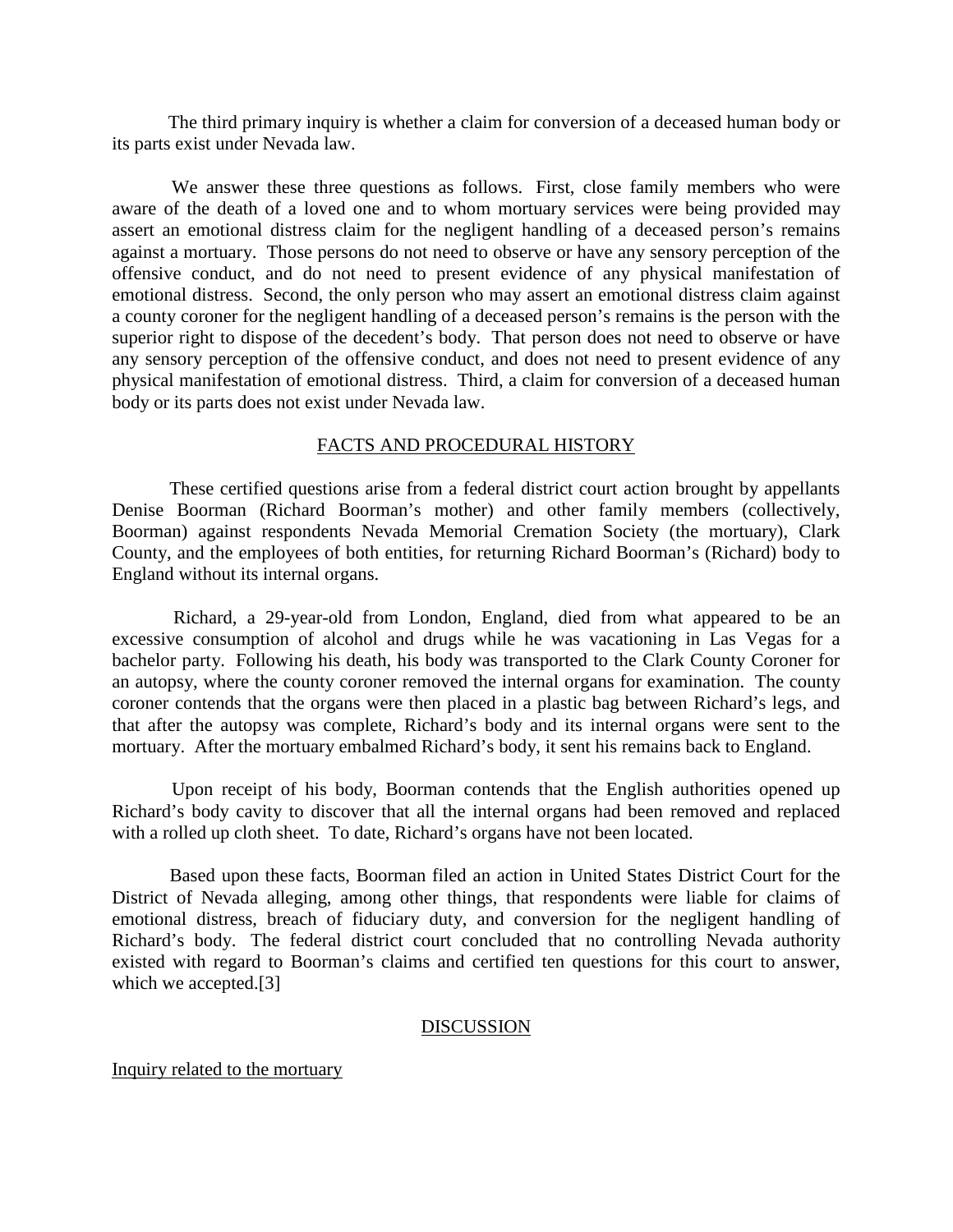Boorman argues that close family members who are aware that mortuary services are being performed should have standing to assert an emotional distress claim for the alleged negligent handling of a deceased person's remains. Boorman further argues that those persons need not observe the offending acts or demonstrate any physical manifestation to succeed on such a claim. We agree.

 This court has never had the opportunity to address the specific factual scenario raised in appellants' federal complaint. While we have recognized that an individual may have a cause of action for emotional distress in other contexts, see, e.g., Barmettler v. Reno Air, Inc., 114 Nev. 441, 447-48, 956 P.2d 1382, 1386-87 (1998) (concluding that direct victims of negligent conduct may bring a claim for emotional distress); Grotts v. Zahner, 115 Nev. 339, 340, 989 P.2d 415, 416 (1999) (recognizing witness-bystander claims for emotional distress), we have never been presented with the opportunity to discuss the scope of an emotional distress claim resulting from the alleged negligent handling of a deceased person's remains.

 Although we have not addressed this issue in Nevada, the negligent handling of a deceased person's remains is a commonly recognized tort. For example, the California Supreme Court addressed this issue in Christensen v. Superior Court, which is helpful to our discussion. 820 P.2d 181 (Cal. 1991).

 In Christensen, friends and relatives of the decedent brought an emotional distress cause of action against a mortuary and crematory for negligently and intentionally mishandling the deceased's remains. See id. at 184-85 (alleging that mortuary and crematory defendants harvested decedent's body parts and organs). In determining the class of persons who may assert such a claim, the California Supreme Court rejected the limitation that only those persons who have the statutory right to control the disposition of the body and who contract for its disposition may assert an emotional distress claim. Id. at 183. That class of persons "is not a reliable indicator of the family members who may suffer the greatest emotional distress if the decedent's remains are mishandled." Id. at 191.

 Instead, the Court reasoned that "[o]ne of several children of the decedent may arrange for the services on behalf of all siblings, as well as a surviving spouse or parent of the decedent [and, i]f so, the crematory or mortuary assumes a duty to all of these family members."[4] Id. at 191. By undertaking such a duty, mortuary and crematory operators "create[ ] a special relationship obligating them to perform [funeral] services in the dignified and respectful manner the bereaved expect  $\dots$ ." Id. at 193. Therefore, the Court concluded that such a defendant owes a duty to "close family members who were aware that funeral and/or crematory services were being performed, and on whose behalf or for whose benefit the services were rendered." Id. at 183.

 We are persuaded by the California Supreme Court's reasoning in Christensen as it relates to what class of person may assert an emotional distress claim against a mortuary.

 Unlike the duty of a county coroner, which we discuss in the next section, a mortuary voluntarily undertakes a duty to competently prepare the decedent's body for the benefit of the bereaved. See Christensen, 820 P.2d at 193. While we must limit liability at some point, and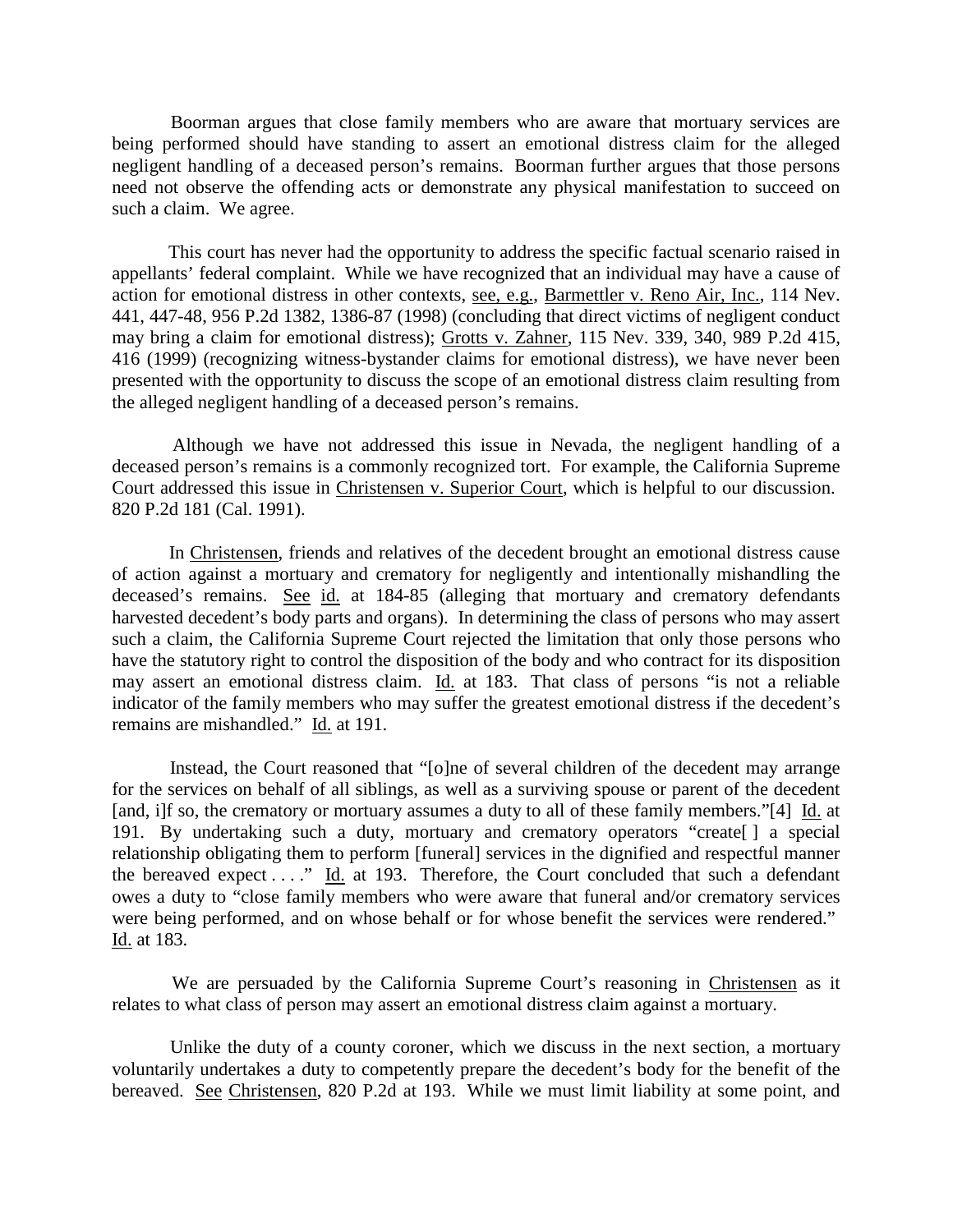thus conclude that a mortuary's duty does not run to all persons potentially affected by the decedent's passing, such as close friends and distant relatives, we cannot conclude that a mortuary only owes a duty to the person with the right to dispose of the body.

 Limiting recovery for emotional distress damages to the person with the right to dispose of the body would be an arbitrary delineation. See id. at 191. Certainly, in some instances the person with the right to dispose of the body would arguably suffer emotional distress upon learning about the negligent treatment of a loved one's body. However, in many other instances, a close family member who is not the person with the right to dispose of the body may be more affected by such negligent conduct. Therefore, we conclude that close family members who are aware of both the death of a loved one and that mortuary services were being performed may bring an action for emotional distress resulting from the negligent handling of the deceased's remains.

 We further conclude that persons who may assert such a claim do not need to observe or perceive the negligent conduct, or demonstrate any physical manifestation of emotional distress. Requiring a potential plaintiff to observe or perceive the negligent conduct would essentially grant immunity to persons who negligently handle a deceased's remains in many instances because the activities of a mortuary mostly occur behind closed doors. See Contreraz v. Michelotti-Sawyers, 896 P.2d 1118, 1122 (Mont. 1995) (requiring a potential plaintiff to be present or observe the offending act "is an unreasonable and arbitrary limitation" and "[u]pholding such a rule would create an immunity that could protect mortuaries from their egregious conduct while barring recovery to those persons possibly suffering the greatest harm").

 Also, our historical concern that emotional distress must be demonstrated by some physical manifestation of emotional distress is not implicated in this context. We need not question the trustworthiness of an individual's emotional anguish in cases involving desecration of a loved one's remains. See W. Page Keeton et al., Prosser and Keeton on the Law of Torts § 54, at 362 (5th ed. 1984) ("[A group of cases eliminating the physical manifestation requirement] has involved the negligent mishandling of corpses ... [because there is]... an especial likelihood of genuine and serious mental distress, ... which serves as a guarantee that the claim is not spurious."); Allen v. Jones, 163 Cal. Rptr. 445, 450 (Ct. App. 1980) (concluding that "damages are recoverable . . . without physical injury for negligent mishandling of a corpse"); Brown v. Matthews Mortuary, Inc., 801 P.2d 37, 44 (Idaho 1990) (exempting the physical manifestation of emotional distress requirement in cases involving the negligent handling of a deceased person's remains).

 Therefore, while a plaintiff must allege some emotional disturbance resulting from the defendant's negligent conduct, there is no need to demonstrate any physical manifestation of that emotional distress. Ultimately, the determination of whether a close family member should be able to recover any damages in such an action is a question for the trier of fact.[5]

#### Inquiry related to the county coroner

 Despite our conclusion in the previous section, we cannot conclude that the duty of a county coroner is as expansive as the duty of a mortuary. Unlike a mortuary, which voluntarily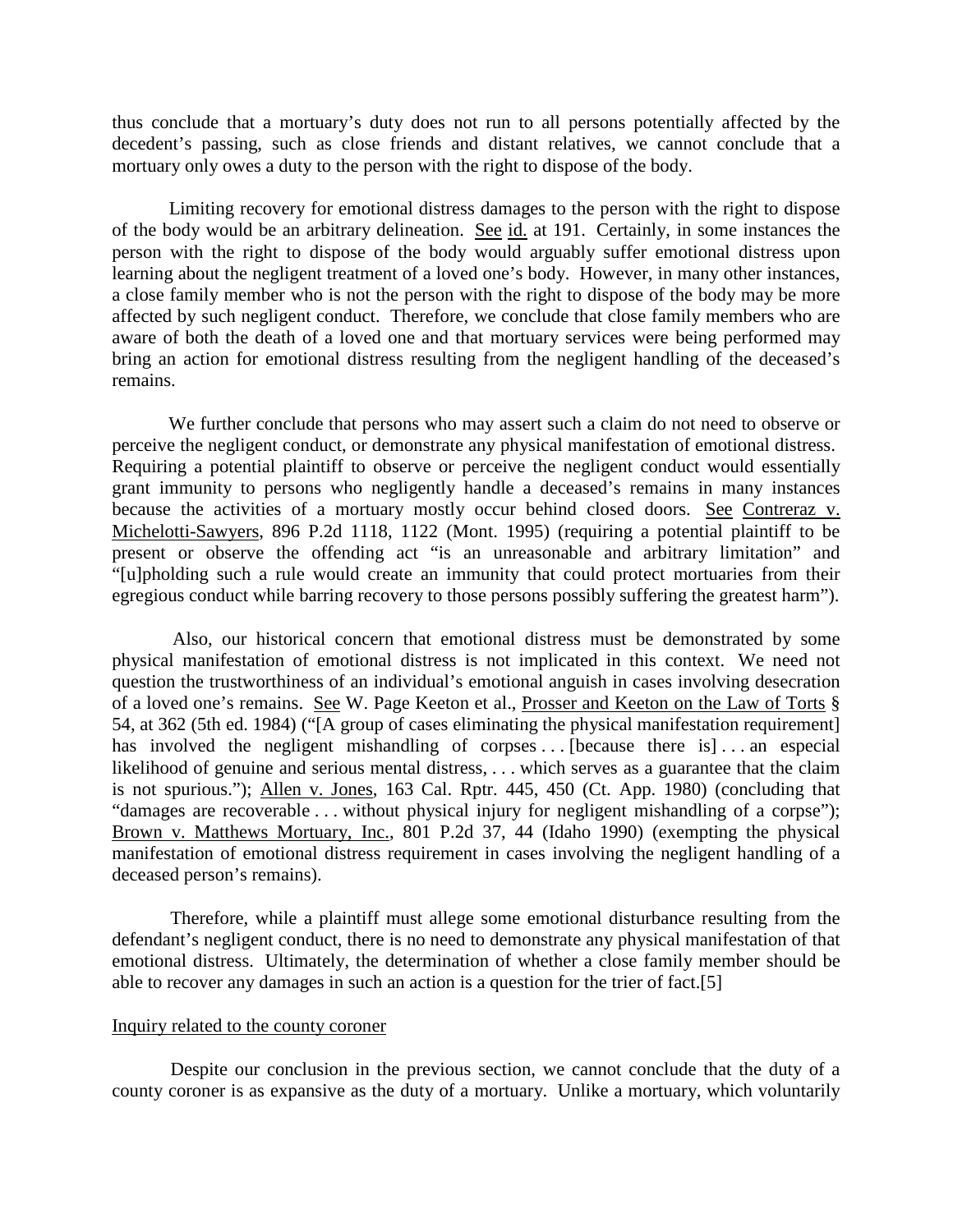undertakes a duty to perform funeral services on behalf of the bereaved, a county coroner is obligated by law to perform its services. See NRS  $259.050(1)$  (requiring the coroner to "make an appropriate investigation" when there are "reasonable ground[s] to suspect that [a] death has been occasioned by unnatural means"). The county coroner does not create a special relationship nor does he or she undertake any particular duty to the bereaved to prepare the deceased's body for funeral services.[6] Rather, the county coroner's duty is to investigate the cause of death and, so performing its duty, there may be instances where a county coroner needs to examine the body or its parts.[7]

 Nevertheless, a county coroner is not completely absolved from any liability. A county coroner has a narrow limited duty to account for a deceased person's remains and may be held liable for emotional distress to the person with the right to dispose of the deceased's body for negligently handling a deceased person's remains.

 We find the Arizona Court of Appeals' decision in Morton v. Maricopa County, 865 P.2d 808 (Ariz. Ct. App. 1993), particularly helpful to our decision. In Morton, the court recognized that a county coroner owed a duty not to negligently prevent the proper interment or cremation of a deceased's body but that the duty was only owed to the person with the right to dispose of the deceased's body. Id. at 812. The Morton court quoted section 868 of the Restatement (Second) of Torts in recognizing that a county coroner could be held liable:

"One who intentionally, recklessly or negligently removes, withholds, mutilates or operates upon the body of a dead person or prevents its proper interment or cremation is subject to liability to a member of the family of the deceased who is entitled to the disposition of the body."

Morton, 865 P.2d at 812 (quoting Restatement (Second) of Torts § 868 (1979)). The Morton court further acknowledged that "'[t]here is no need to show physical consequences of the mental distress.'" See id. at 812 n.2 (quoting the Restatement (Second) of Torts § 868 cmt. a).

 We agree with Morton and the Restatement (Second) of Torts section 868 that the only person who can assert an emotional distress claim against a county coroner in this context is the person with the right to dispose of the body. While the only person who may assert this claim is the person with the right to dispose of the body, the remaining elements required to prevail on this claim are the same as those relating to an emotional distress claim against a mortuary—the person need not perceive the offending act or demonstrate any physical manifestations of emotional distress.

#### Does a claim for conversion of a deceased human body or its parts exist under Nevada law?

 A claim for conversion of a deceased human body or its parts does not exist under Nevada law.

 Conversion is defined as "a distinct act of dominion wrongfully exerted over another's personal property in denial of, or inconsistent with his title or rights therein or in derogation, exclusion, or defiance of such title or rights." Evans v. Dean Witter Reynolds, Inc., 116 Nev. 598, 606, 5 P.3d 1043, 1048 (2000) (internal quotations omitted). Thus, the essential question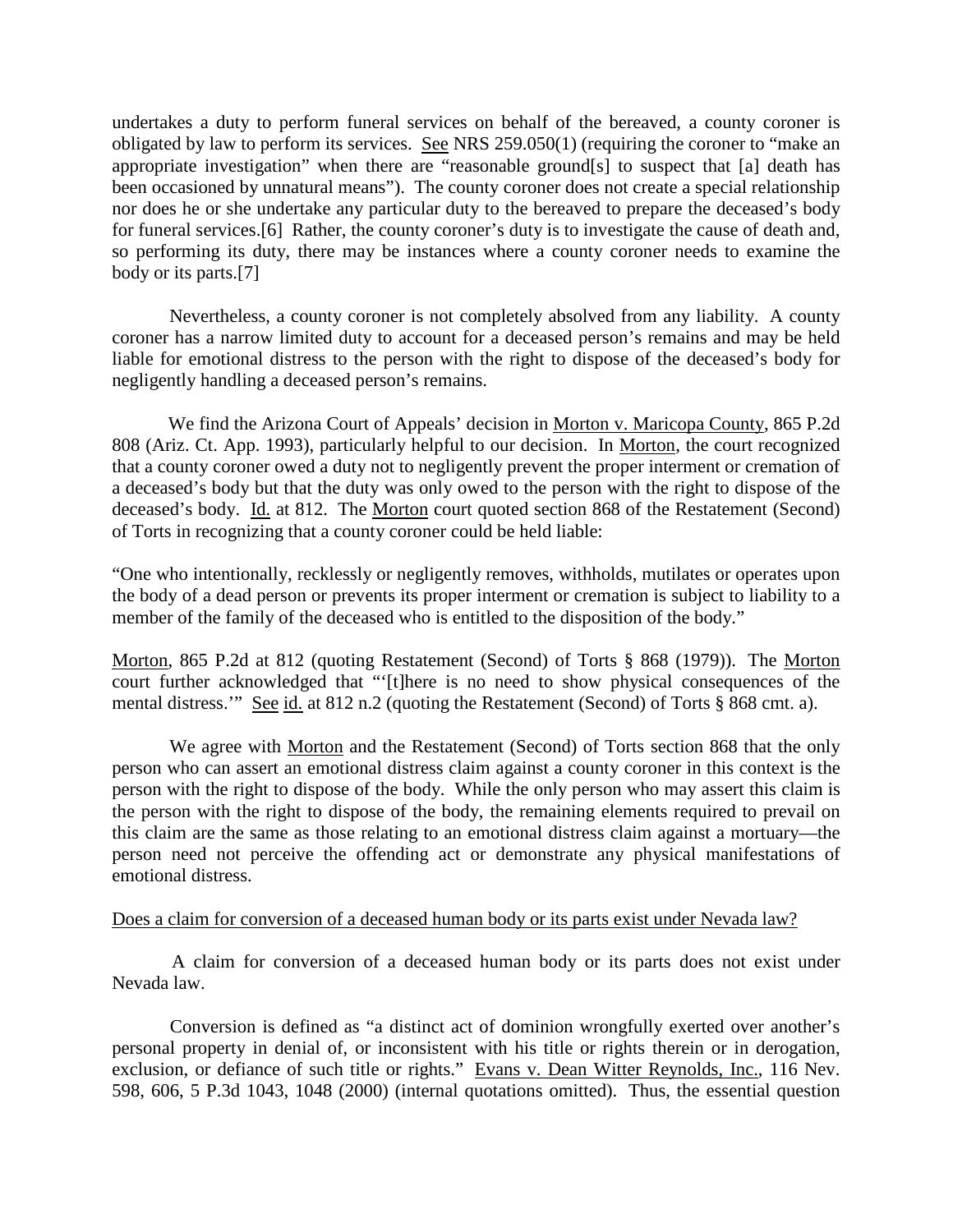before us is whether a deceased human body or its parts is "personal property" in order to support a claim for conversion.

 Consistent with the majority of jurisdictions that have addressed this issue, we cannot conclude that there is a property right in a deceased human body or its remains. See, e.g., Shults v. U.S., 995 F. Supp. 1270, 1275-76 (D. Kan. 1998) (construing that Mississippi law did not support a claim for conversion and noting that "the partial remains of a human body[] has no compensable value"); Culpepper v. Pearl Street Bldg., Inc., 877 P.2d 877, 882 (Colo. 1994) ("We formally reject the fictional theory that a property right exists in a dead body that would support an action for conversion."); Walser v. Resthaven, 633 A.2d 466, 477 (Md. Ct. Spec. App. 1993).[8] Concluding otherwise may create morbid consequences, setting up an incentive for the person with the right to the disposition of the body to sell his or her loved one's remains for profit. We therefore answer this question in the negative and conclude that Nevada law does not recognize a claim for conversion of a deceased human body or its parts.

We therefore answer the certified questions as set forth above.

# HARDESTY, DOUGLAS, CHERRY, SAITTA, GIBBONS, and PICKERING, JJ., concur.

#### \*\*\*\*\*\*\*\*\*\*FOOTNOTES\*\*\*\*\*\*\*\*\*\*

[1] The ten certified questions were presented to us as follows:

1. What relationship must a plaintiff have to a deceased person to assert a cognizable emotional distress claim related to the alleged mishandling of the deceased person's remains?

2. In asserting such a claim, must the plaintiff demonstrate physical impact or serious emotional distress causing physical injury or illness?

3. In asserting such a claim, must the plaintiff observe or have some sensory perception of the act causing insult to their loved one's remains?

4. Does a county coroner's office owe a duty to the family members of a deceased individual not to lose, misplace, or misappropriate the deceased person's organs such that the county coroner's office could be liable for emotional distress claims?

5. If the answer to question four is yes, to what class of persons is such a duty owed?

6. Does a county coroner's office owe a fiduciary duty to the family members of a deceased individual not to lose, misplace, or misappropriate the deceased person's organs, or to inform the family members about the whereabouts of such organs?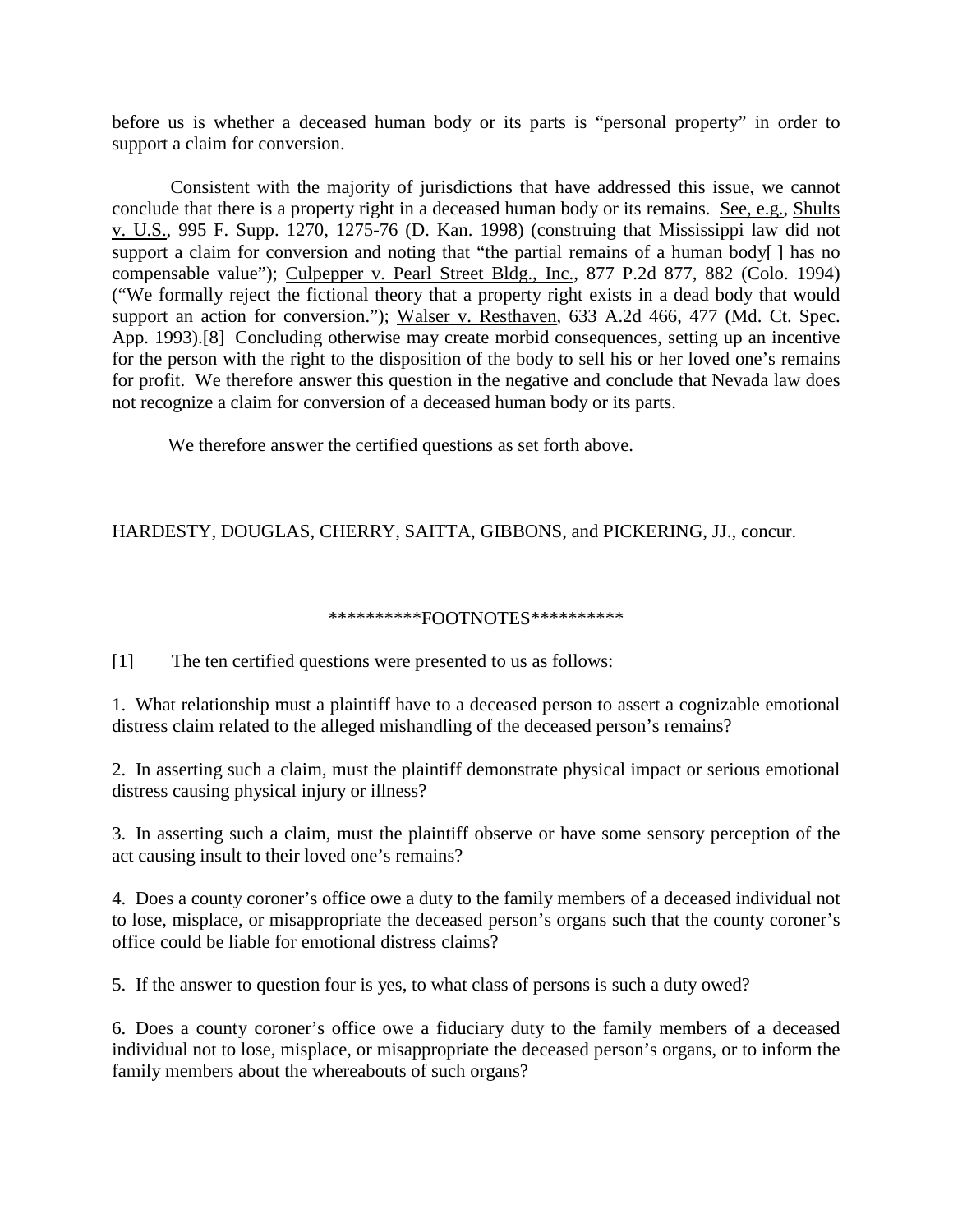7. If the answer to question six is yes, to what class of persons is such a duty owed?

8. Does a claim for conversion of a deceased human body or its parts exist under Nevada law?

9. If the answer to question eight is yes, what class of persons may bring such a claim?

10. If the answer to question eight is yes, may such a plaintiff recover emotional distress damages arising out of the conversion of the human remains?

[2] In its certification order, the federal district court noted that it did "not intend its framing of the questions to limit [this court's] consideration of the issues."

[3] We note that respondents Nevada Memorial Cremation Society and its employees have failed to participate in this matter.

[4] The Court further stated that

[t]here is no reason to assume that a person who makes the arrangements is any more susceptible to emotional distress if the services are not competently performed than are the other family members. Indeed, in light of the emotional impact of the death of a close family member of the bereaved, it may be the relative least affected who is chosen by the family to represent them in arranging for funeral and related services.

Id. at 191.

[5] Similar to our resolution of this issue, the American Law Institute is drafting a new section in the Restatement (Third) of Torts: Liability for Physical and Emotional Harm addressing this situation, which currently reads:

 An actor whose negligent conduct causes serious emotional disturbance to another is subject to liability to the other if the conduct:

. . .

 (b) occurs in the course of specified categories of activities, undertakings, or relationships in which negligent conduct is especially likely to cause serious emotional disturbance.

Restatement (Third) of Torts: Liability for Physical and Emotional Harm § 46 (Tentative Draft No. 5, 2007). The tentative draft Restatement limits recovery under this tort to a class of persons "in the relationship or those for whom the undertaking or activity was being performed . . . ." Id. § 46 cmt. b. The tentative draft does not mention any requirement that the person bringing the claim must observe or perceive the negligent conduct. This rule is not limited to cases in which there are physical manifestations; the only requirement is that the potential plaintiff demonstrate serious emotional distress. See id. § 46 cmt. g.